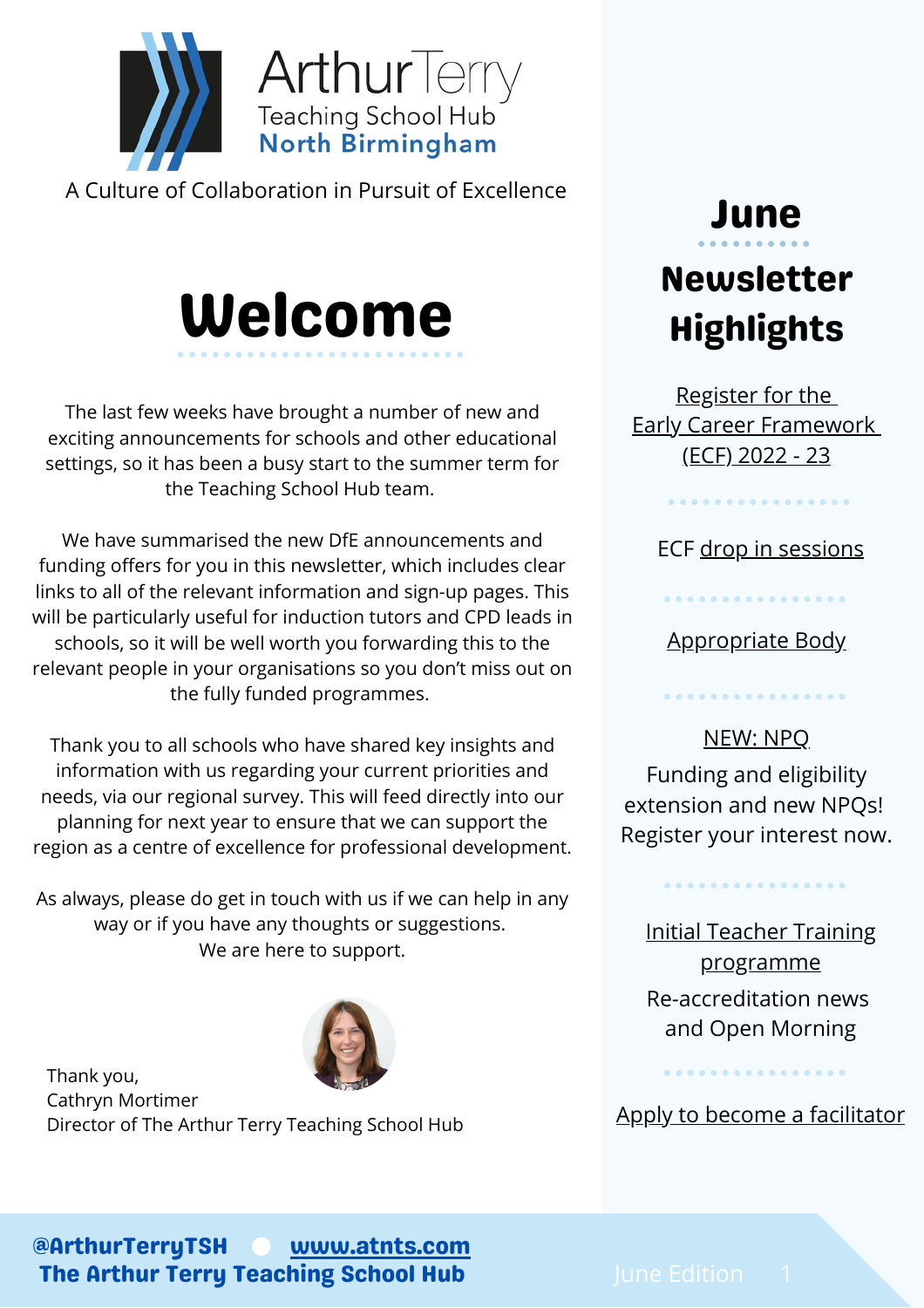## <span id="page-1-0"></span>Register for the ECF 2022-23

In September 2021, the **Early Career Framework (ECF)** reforms were launched giving all Early Career Teachers (ECTs) access to a fully-funded, two-year package of structured training and support linked to the best available evidence and research.

> Save time, money, and access additional funding by choosing the Teaching School Hub as a delivery partner.

#### It's now time to register any new ECTs or ECT+1s who will be joining your school in September 2022.

"I really appreciated that the sessions were focussed completely on my phase. It made everything very relatable and I found the day a lot more engaging and useful because everything that was discussed was relevant to my teaching. I have taken away a lot of good ideas to put into practice".

**98%** of ECTs rated the quality of the ECF training put on by the Teaching School Hub, as **good** or **very good**.

Visit our website to find out more about the fully-funded induction programme (FIP), the additional funding available if you sign up with us, and your step-by-step guide to registering for the ECF programme, if you have an ECT.



Sign up [guidance](https://arthurterryteachingschool.atlp.org.uk/nqt/early-career-framework/)

#### Early Career Framework: Drop in session

We will be holding a number of drop in sessions, where you will have the opportunity to ask the team any questions you may have regarding the ECF and ECT induction.

**Friday 10th June - 10am Thursday 16th June - 8am Thursday 23rd June - 4pm**

**Tuesday 28th June - 11am Wednesday 6th July - 1pm Monday 11th July - 11am**

The drop in sessions will be taking place via Zoom.

#### **CLICK HERE TO JOIN THE [SESSION](https://zoom.us/j/92769724073)**

### Appropriate Body

We are working in partnership with The John Taylor Teaching School Hub to act as an Appropriate Body (AB) for the registration, monitoring of support and assessment of Early Career Teachers (ECTs) in their first and second year of induction.

> All ECTs must be registered with an Appropriate Body. This is in addition to the Early Career Framework.

We have extensive experience in AB work. The benefits to registering with us include access to online ECT management system, flexible training and resources for mentors, and expert support and guidance from experienced staff, where needed.

**[Register your interest in our AB service here.](https://forms.office.com/Pages/ResponsePage.aspx?id=o9n4cUczDUCoUtIXzz1lTnN4WYsFcKRKlyL1Kz2O6SdUMlpGWEYxTzVTWDdMRTU1N1pTRVYyT1ZORy4u)** The same service here all the service here all the service here all the service here all the service here all the service here all the service here all the service here are

@ArthurTerryTSH [www.atnts.com](https://arthurterryteachingschool.atlp.org.uk/) The Arthur Terry Teaching School Hub